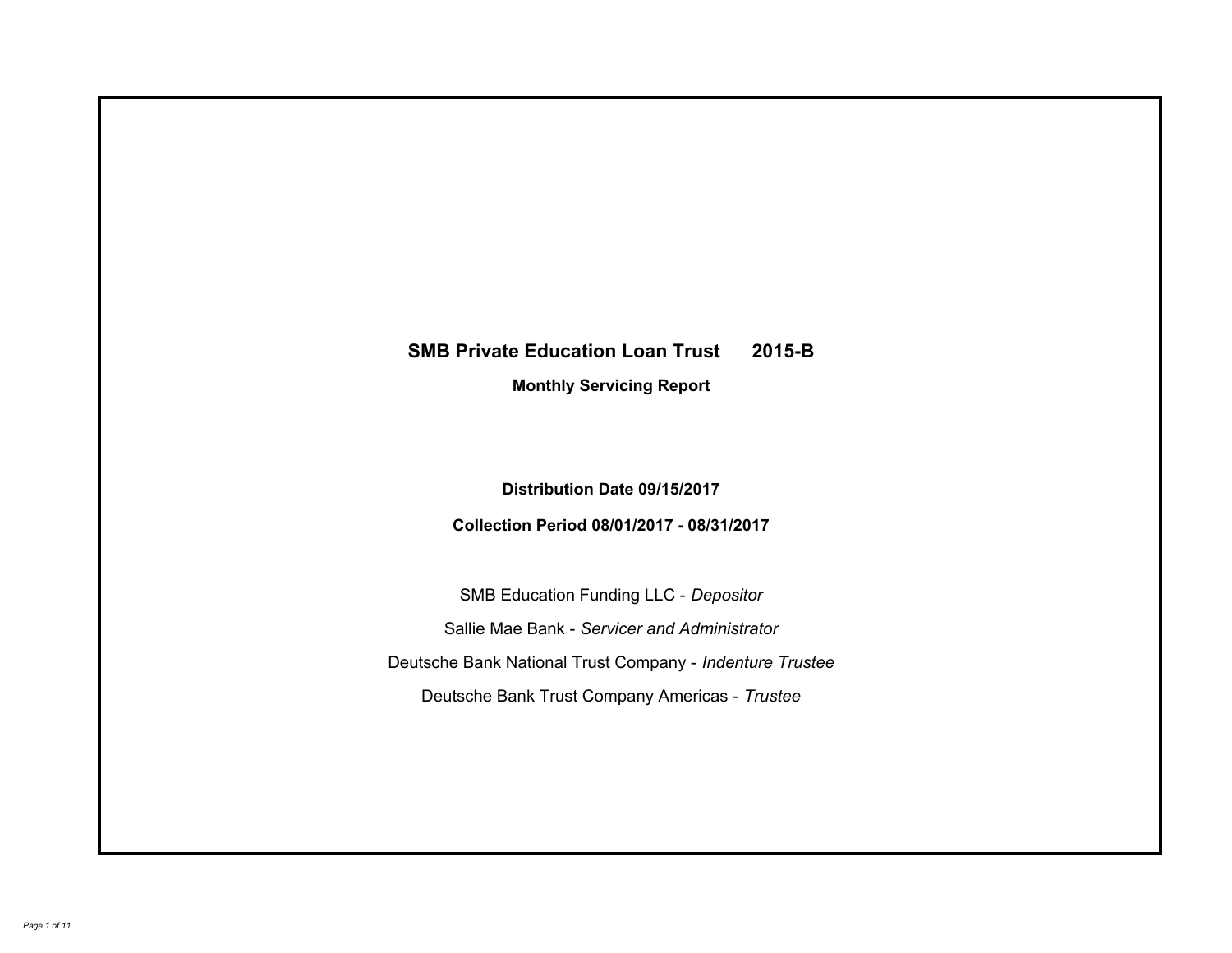| А           | <b>Student Loan Portfolio Characteristics</b> |                                                 | <b>Settlement Date</b><br>07/30/2015 | 07/31/2017            | 08/31/2017            |
|-------------|-----------------------------------------------|-------------------------------------------------|--------------------------------------|-----------------------|-----------------------|
|             | <b>Principal Balance</b>                      |                                                 | \$700,964,388.29                     | \$573,991,298.32      | \$565,268,491.51      |
|             | Interest to be Capitalized Balance            |                                                 | 42,430,107.89                        | 35,834,923.69         | 36,492,303.13         |
|             | Pool Balance                                  |                                                 | \$743,394,496.18                     | \$609,826,222.01      | \$601,760,794.64      |
|             | Weighted Average Coupon (WAC)                 |                                                 |                                      |                       |                       |
|             |                                               | WAC1 (Contractual Interest Rate on the Loan)    | 8.20%                                | 8.88%                 | 8.86%                 |
|             |                                               | WAC2 (Average of Applicable Interest Rate)      | 8.18%                                | 8.84%                 | 8.81%                 |
|             |                                               | WAC3 (Average of Actual Interest Rate)          | 8.13%                                | 8.76%                 | 8.74%                 |
|             | Weighted Average Remaining Term               |                                                 | 128.84                               | 119.57                | 119.92                |
|             | Number of Loans                               |                                                 | 63,899                               | 52,908                | 52,208                |
|             | Number of Borrowers<br>Pool Factor            |                                                 | 43,918                               | 35,980<br>0.820326523 | 35,562<br>0.809477065 |
|             |                                               | Since Issued Total Constant Prepayment Rate (1) |                                      | 7.62%                 | 7.72%                 |
|             |                                               |                                                 |                                      |                       |                       |
| В           | <b>Debt Securities</b>                        | Cusip/Isin                                      | 08/15/2017                           |                       | 09/15/2017            |
|             | A1                                            | 78448QAA6                                       | \$27,781,868.07                      |                       | \$17,987,422.77       |
|             | A2A                                           | 78448QAB4                                       | \$192,000,000.00                     |                       | \$192,000,000.00      |
|             | A2B                                           | 78448QAC2                                       | \$90,000,000.00                      |                       | \$90,000,000.00       |
|             | A <sub>3</sub>                                | 78448QAD0                                       | \$75,000,000.00                      |                       | \$75,000,000.00       |
|             | B                                             | 78448QAE8                                       | \$70,000,000.00                      |                       | \$70,000,000.00       |
|             | $\mathsf C$                                   | 78448QAF5                                       | \$50,000,000.00                      |                       | \$50,000,000.00       |
|             |                                               |                                                 |                                      |                       |                       |
| $\mathsf C$ | <b>Certificates</b>                           | Cusip/Isin                                      | 08/15/2017                           |                       | 09/15/2017            |
|             | Residual                                      | 78448Q108                                       | \$100,000.00                         |                       | \$100,000.00          |
|             |                                               |                                                 |                                      |                       |                       |
| D           | <b>Account Balances</b>                       |                                                 | 08/15/2017                           |                       | 09/15/2017            |
|             | Reserve Account Balance                       |                                                 | \$1,896,081.00                       |                       | \$1,896,081.00        |
|             |                                               |                                                 |                                      |                       |                       |
| E           | <b>Asset / Liability</b>                      |                                                 | 08/15/2017                           |                       | 09/15/2017            |
|             | Overcollateralization Percentage              |                                                 | 17.23%                               |                       | 17.74%                |
|             | Specified Overcollateralization Amount        |                                                 | \$182,947,866.60                     |                       | \$180,528,238.39      |
|             | Actual Overcollateralization Amount           |                                                 | \$105,044,353.94                     |                       | \$106,773,371.87      |
|             |                                               |                                                 |                                      |                       |                       |

(1) Since Issued Total CPR calculations found in monthly servicing reports issued on or prior to September 15, 2015 originally included loans that were removed from the pool by the sponsor because they became ineligible for the pool between the cut-off date and settlement date. On October 5, 2015, Since Issued Total CPR calculations were revised to exclude these loans and all prior monthly servicing reports were restated. For additional information, see 'Since Issued CPR Methodology' found on page 11 of this report.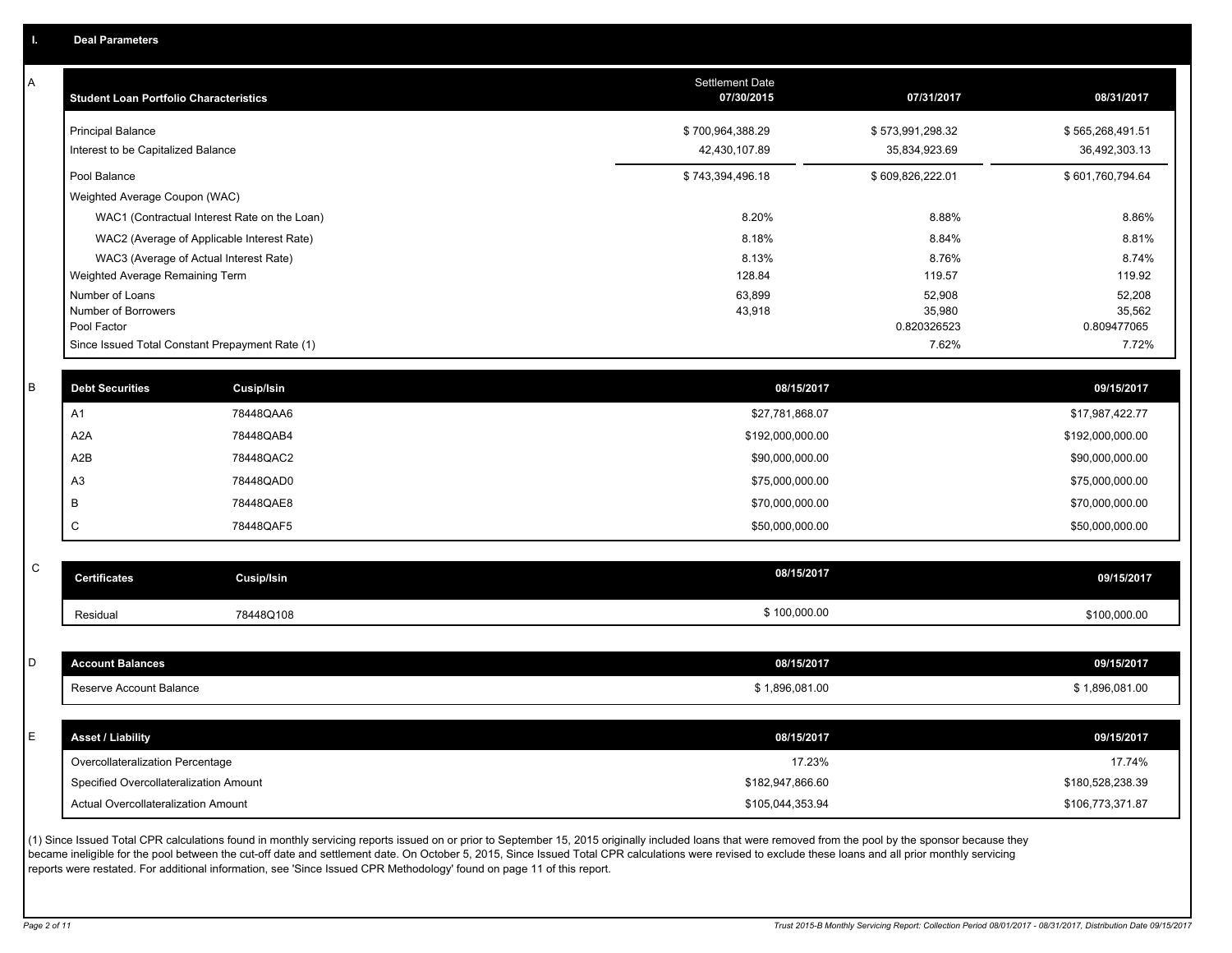## **II. 2015-B Trust Activity 08/01/2017 through 08/31/2017**

| Α<br><b>Student Loan Principal Receipts</b>                           |                 |
|-----------------------------------------------------------------------|-----------------|
| <b>Borrower Principal</b>                                             | 8,625,993.37    |
| <b>Consolidation Activity Principal</b>                               | 0.00            |
| Seller Principal Reimbursement                                        | 0.00            |
| Servicer Principal Reimbursement                                      | 0.00            |
| Delinquent Principal Purchases by Servicer                            | 0.00            |
| <b>Other Principal Deposits</b>                                       | 0.00            |
| <b>Total Principal Receipts</b>                                       | \$8,625,993.37  |
| B<br><b>Student Loan Interest Receipts</b>                            |                 |
| <b>Borrower Interest</b>                                              | 2,756,204.27    |
| <b>Consolidation Activity Interest</b>                                | 0.00            |
| Seller Interest Reimbursement                                         | 0.00            |
| Servicer Interest Reimbursement                                       | 0.00            |
| Delinquent Interest Purchases by Servicer                             | 0.00            |
| <b>Other Interest Deposits</b>                                        | 0.00            |
| <b>Total Interest Receipts</b>                                        | \$2,756,204.27  |
| C<br><b>Recoveries on Realized Losses</b>                             | \$89,732.03     |
| D<br><b>Investment Income</b>                                         | \$9,320.34      |
| Е<br><b>Funds Borrowed from Next Collection Period</b>                | \$0.00          |
| F<br><b>Funds Repaid from Prior Collection Period</b>                 | \$0.00          |
| G<br>Loan Sale or Purchase Proceeds                                   | \$0.00          |
| н<br>Initial Deposits to Distribution Account                         | \$0.00          |
| <b>Excess Transferred from Other Accounts</b>                         | \$0.00          |
| <b>Borrower Benefit Reimbursements</b><br>J                           | \$0.00          |
| <b>Other Deposits</b><br>Κ                                            | \$0.00          |
| Г<br><b>Other Fees Collected</b>                                      | \$0.00          |
| М<br><b>AVAILABLE FUNDS</b>                                           | \$11,481,250.01 |
| N<br>Non-Cash Principal Activity During Collection Period             | \$(96,813.44)   |
| O<br>Aggregate Purchased Amounts by the Depositor, Servicer or Seller | \$0.00          |
| P<br>Aggregate Loan Substitutions                                     | \$0.00          |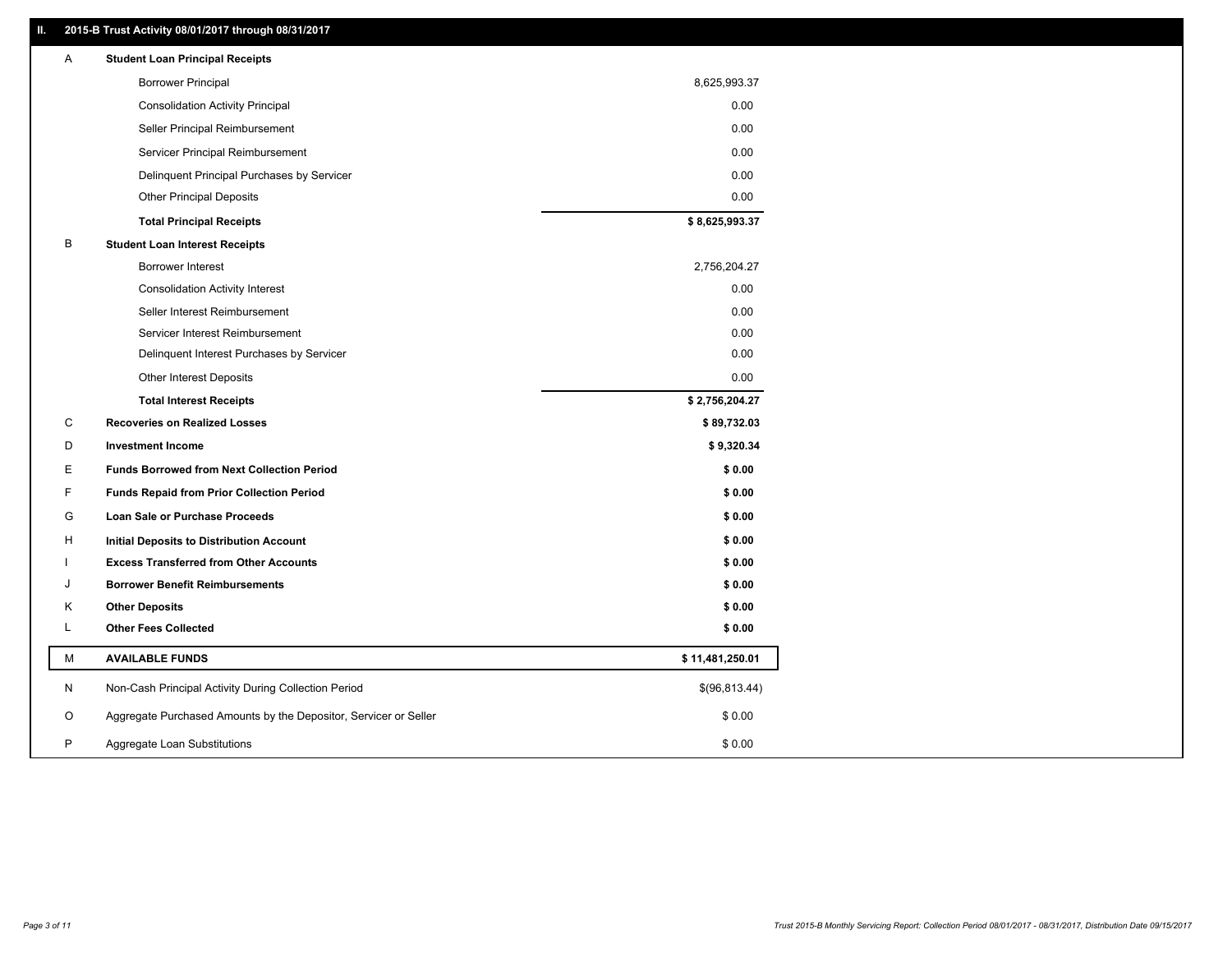|                   |                       |                          |         |                                                                  | <b>Loans by Repayment Status</b> |                            |                          |         |                                                           |                |                            |
|-------------------|-----------------------|--------------------------|---------|------------------------------------------------------------------|----------------------------------|----------------------------|--------------------------|---------|-----------------------------------------------------------|----------------|----------------------------|
|                   |                       |                          |         | 08/31/2017                                                       |                                  |                            |                          |         | 07/31/2017                                                |                |                            |
|                   |                       | <b>Wtd Avg</b><br>Coupon | # Loans | <b>Principal and</b><br><b>Interest Accrued</b><br>to Capitalize | % of Principal                   | % of Loans in<br>Repay (1) | <b>Wtd Avg</b><br>Coupon | # Loans | Principal and<br><b>Interest Accrued</b><br>to Capitalize | % of Principal | % of Loans in<br>Repay (1) |
| INTERIM:          | IN SCHOOL             | 9.79%                    | 4,326   | \$61,582,964.77                                                  | 10.234%                          | $-$ %                      | 9.79%                    | 4,398   | \$61,741,360.43                                           | 10.124%        | $-$ %                      |
|                   | <b>GRACE</b>          | 9.64%                    | 2,599   | \$38,312,463.52                                                  | 6.367%                           | $-$ %                      | 9.63%                    | 2,606   | \$38,806,351.71                                           | 6.364%         | $-$ %                      |
|                   | <b>DEFERMENT</b>      | 9.76%                    | 2,394   | \$28,673,904.78                                                  | 4.765%                           | $-$ %                      | 9.77%                    | 2,290   | \$27,132,627.36                                           | 4.449%         | $-$ %                      |
| <b>REPAYMENT:</b> | <b>CURRENT</b>        | 8.44%                    | 40,104  | \$435,427,517.88                                                 | 72.359%                          | 92.019%                    | 8.46%                    | 40,807  | \$443,900,957.07                                          | 72.791%        | 92.068%                    |
|                   | 31-60 DAYS DELINQUENT | 9.20%                    | 803     | \$9,912,165.12                                                   | 1.647%                           | 2.095%                     | 9.40%                    | 747     | \$9,146,140.69                                            | 1.500%         | 1.897%                     |
|                   | 61-90 DAYS DELINQUENT | 9.06%                    | 329     | \$3,913,741.03                                                   | 0.650%                           | 0.827%                     | 8.98%                    | 338     | \$3,968,655.27                                            | 0.651%         | 0.823%                     |
|                   | > 90 DAYS DELINQUENT  | 9.57%                    | 164     | \$1,806,556.04                                                   | 0.300%                           | 0.382%                     | 9.75%                    | 187     | \$2,246,714.43                                            | 0.368%         | 0.466%                     |
|                   | FORBEARANCE           | 8.45%                    | 1,489   | \$22,131,481.50                                                  | 3.678%                           | 4.677%                     | 8.77%                    | 1,535   | \$22,883,415.05                                           | 3.752%         | 4.746%                     |
| <b>TOTAL</b>      |                       |                          | 52,208  | \$601,760,794.64                                                 | 100.00%                          | 100.00%                    |                          | 52,908  | \$609,826,222.01                                          | 100.00%        | 100.00%                    |

Percentages may not total 100% due to rounding  $\star$ 

1 Loans classified in "Repayment" include any loan for which interim interest only, \$25 fixed payments or full principal and interest payments are due.

|                         |                                                                                                                              |                          |         |                                                                  | <b>Loans by Borrower Status</b> |                                |                          |         |                                                                  |                |                                |
|-------------------------|------------------------------------------------------------------------------------------------------------------------------|--------------------------|---------|------------------------------------------------------------------|---------------------------------|--------------------------------|--------------------------|---------|------------------------------------------------------------------|----------------|--------------------------------|
|                         |                                                                                                                              |                          |         | 08/31/2017                                                       |                                 |                                |                          |         | 07/31/2017                                                       |                |                                |
|                         |                                                                                                                              | <b>Wtd Avg</b><br>Coupon | # Loans | <b>Principal and</b><br><b>Interest Accrued</b><br>to Capitalize | % of Principal                  | % of Loans in<br>P&I Repay (2) | <b>Wtd Avg</b><br>Coupon | # Loans | <b>Principal and</b><br><b>Interest Accrued</b><br>to Capitalize | % of Principal | % of Loans in<br>P&I Repay (2) |
| INTERIM:                | IN SCHOOL                                                                                                                    | 9.26%                    | 9,254   | \$129,332,797.77                                                 | 21.492%                         | $-$ %                          | 9.25%                    | 9,418   | \$130,508,651.73                                                 | 21.401%        | $-$ %                          |
|                         | GRACE                                                                                                                        | 9.17%                    | 5,354   | \$79,051,565.92                                                  | 13.137%                         | $-$ %                          | 9.17%                    | 5,302   | \$78,911,559.15                                                  | 12.940%        | $-$ %                          |
|                         | <b>DEFERMENT</b>                                                                                                             | 9.29%                    | 4,537   | \$52,195,313.45                                                  | 8.674%                          | $-$ %                          | 9.34%                    | 4,372   | \$49,407,852.62                                                  | 8.102%         | $-$ %                          |
| P&I REPAYMENT:          | <b>CURRENT</b>                                                                                                               | 8.31%                    | 30,388  | \$304,756,885.44                                                 | 50.644%                         | 89.324%                        | 8.34%                    | 31,127  | \$314,266,852.47                                                 | 51.534%        | 89.535%                        |
|                         | 31-60 DAYS DELINQUENT                                                                                                        | 9.14%                    | 729     | \$8,944,875.54                                                   | 1.486%                          | 2.622%                         | 9.42%                    | 660     | \$7,967,204.26                                                   | 1.306%         | 2.270%                         |
|                         | 61-90 DAYS DELINQUENT                                                                                                        | 8.98%                    | 299     | \$3,605,772.02                                                   | 0.599%                          | 1.057%                         | 8.91%                    | 314     | \$3,703,912.45                                                   | 0.607%         | 1.055%                         |
|                         | > 90 DAYS DELINQUENT                                                                                                         | 9.55%                    | 158     | \$1,742,103.00                                                   | 0.290%                          | 0.511%                         | 9.75%                    | 180     | \$2,176,774.28                                                   | 0.357%         | 0.620%                         |
|                         | <b>FORBEARANCE</b>                                                                                                           | 8.45%                    | 1,489   | \$22,131,481.50                                                  | 3.678%                          | 6.487%                         | 8.77%                    | 1,535   | \$22,883,415.05                                                  | 3.752%         | 6.520%                         |
| <b>TOTAL</b><br>$\star$ | Percentages may not total 100% due to rounding                                                                               |                          | 52,208  | \$601,760,794.64                                                 | 100.00%                         | 100.00%                        |                          | 52,908  | \$609,826,222.01                                                 | 100.00%        | 100.00%                        |
|                         | 2 Loans classified in "P&I Repayment" includes only those loans for which scheduled principal and interest payments are due. |                          |         |                                                                  |                                 |                                |                          |         |                                                                  |                |                                |

WAC reflects WAC3 To conform with company standard reporting these sections now include Princial and Interest Accrued to Capitalize.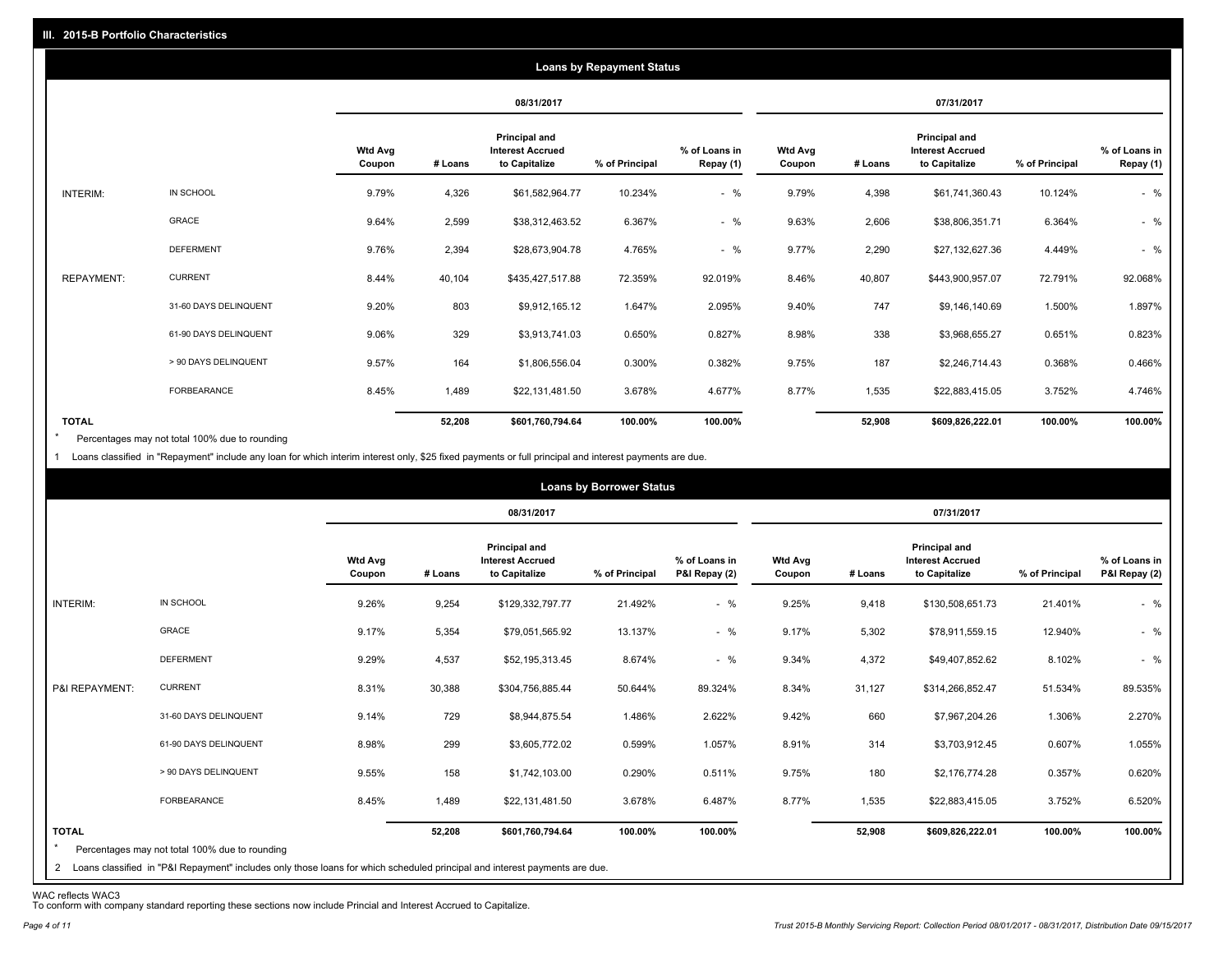|                                                                                                  | 8/31/2017        | 7/31/2017        |
|--------------------------------------------------------------------------------------------------|------------------|------------------|
| Pool Balance                                                                                     | \$601,760,794.64 | \$609,826,222.01 |
| Total # Loans                                                                                    | 52,208           | 52,908           |
| Total # Borrowers                                                                                | 35,562           | 35,980           |
| Weighted Average Coupon                                                                          | 8.81%            | 8.84%            |
| Weighted Average Remaining Term                                                                  | 119.92           | 119.57           |
| Percent of Pool - Cosigned                                                                       | 92.6%            | 92.6%            |
| Percent of Pool - Non Cosigned                                                                   | 7.4%             | 7.4%             |
| Borrower Interest Accrued for Period                                                             | \$4,191,136.10   | \$4,258,880.96   |
| <b>Outstanding Borrower Interest Accrued</b>                                                     | \$39,606,047.73  | \$38,922,225.96  |
| Gross Principal Realized Loss - Periodic                                                         | \$758,058.04     | \$383,520.12     |
| Gross Principal Realized Loss - Cumulative                                                       | \$13,110,620.19  | \$12,352,562.15  |
| Recoveries on Realized Losses - Periodic                                                         | \$89,732.03      | \$120,634.56     |
| Recoveries on Realized Losses - Cumulative                                                       | \$985,052.09     | \$895,320.06     |
| Net Losses - Periodic                                                                            | \$668,326.01     | \$262,885.56     |
| Net Losses - Cumulative                                                                          | \$12,125,568.10  | \$11,457,242.09  |
| Non-Cash Principal Activity - Capitalized Interest                                               | \$662,206.45     | \$2,890,531.52   |
| Since Issued Total Constant Prepayment Rate (CPR) (1)                                            | 7.72%            | 7.62%            |
| <b>Loan Substitutions</b>                                                                        | \$0.00           | \$0.00           |
| <b>Cumulative Loan Substitutions</b>                                                             | \$0.00           | \$0.00           |
| <b>Unpaid Servicing Fees</b>                                                                     | \$0.00           | \$0.00           |
| <b>Unpaid Administration Fees</b>                                                                | \$0.00           | \$0.00           |
| <b>Unpaid Carryover Servicing Fees</b>                                                           | \$0.00           | \$0.00           |
| Note Interest Shortfall                                                                          | \$0.00           | \$0.00           |
| Loans in Modification                                                                            | \$20,176,510.65  | \$18,335,413.54  |
| % of Loans in Modification as a % of Loans in Repayment (P&I)                                    | 6.32%            | 5.59%            |
|                                                                                                  |                  |                  |
| % Annualized Gross Principal Realized Loss - Periodic as a %<br>of Loans in Repayment (P&I) * 12 | 2.85%            | 1.40%            |
| % Gross Principal Realized Loss - Cumulative as a % of                                           |                  |                  |
| Original Pool Balance                                                                            | 1.76%            | 1.66%            |

(1) Since Issued Total CPR calculations found in monthly servicing reports issued on or prior to September 15, 2015 originally included loans that were removed from the pool by the sponsor because they became ineligible for the pool between the cut-off date and settlement date. On October 5, 2015, Since Issued Total CPR calculations were revised to exclude these loans and all prior monthly servicing reports were restated. For additional information, see 'Since Issued CPR Methodology' found on page 11 of this report.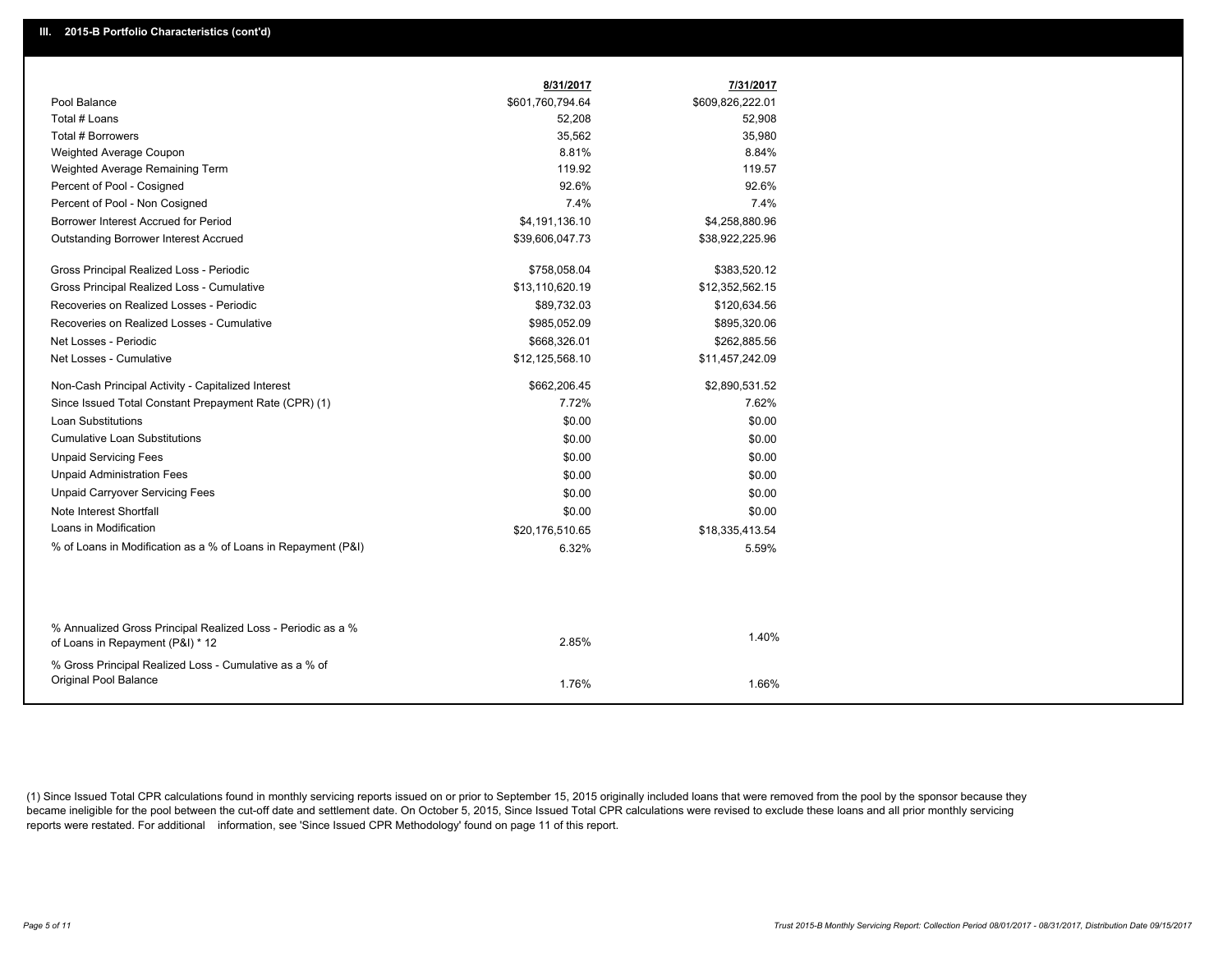#### **Loan Program**  A

|                                    | Weighted<br><b>Average Coupon</b> | # LOANS | <b>\$ AMOUNT</b> | $%$ *    |
|------------------------------------|-----------------------------------|---------|------------------|----------|
| - Smart Option Interest-Only Loans | 7.61%                             | 11,286  | \$103,998,345.21 | 17.282%  |
| - Smart Option Fixed Pay Loans     | 8.71%                             | 14,350  | \$190,803,287.81 | 31.707%  |
| - Smart Option Deferred Loans      | 9.14%                             | 26.572  | \$306,959,161.62 | 51.010%  |
| - Other Loan Programs              | $0.00\%$                          | 0       | \$0.00           | 0.000%   |
| <b>Total</b>                       | 8.74%                             | 52,208  | \$601,760,794.64 | 100.000% |

\* Percentages may not total 100% due to rounding

B

C

**Index Type**

|                       | Weighted<br><b>Average Coupon</b> | # LOANS | <b>\$ AMOUNT</b> | $%$ *     |
|-----------------------|-----------------------------------|---------|------------------|-----------|
| - Fixed Rate Loans    | 8.65%                             | 9,833   | \$129,526,619.94 | 21.525%   |
| - LIBOR Indexed Loans | 8.76%                             | 42,375  | \$472,234,174.70 | 78.475%   |
| - Other Index Rates   | $0.00\%$                          |         | \$0.00           | $0.000\%$ |
| <b>Total</b>          | 8.74%                             | 52,208  | \$601,760,794.64 | 100.000%  |

\* Percentages may not total 100% due to rounding

## **Weighted Average Recent FICO**

| (2)<br>Wtd Avg Recent FICO Band                  | # LOANS | <b>\$ AMOUNT</b> | $%$ *    |
|--------------------------------------------------|---------|------------------|----------|
| $0 - 639$                                        | 4,097   | \$42,959,617.90  | 7.139%   |
| 640 - 669                                        | 3,262   | \$35,606,350.16  | 5.917%   |
| 670 - 699                                        | 5,742   | \$65,746,768.16  | 10.926%  |
| 700 - 739                                        | 11,431  | \$133,047,594.68 | 22.110%  |
| $740 +$                                          | 27,668  | \$324,272,451.94 | 53.887%  |
| N/A <sup>(1)</sup>                               | 8       | \$128,011.80     | 0.021%   |
| <b>Total</b>                                     | 52,208  | \$601,760,794.64 | 100.000% |
| * Percentages may not total 100% due to rounding |         |                  |          |

WAC reflects WAC3 To conform with company standard reporting these sections now include Princial and Interest Accrued to Capitalize.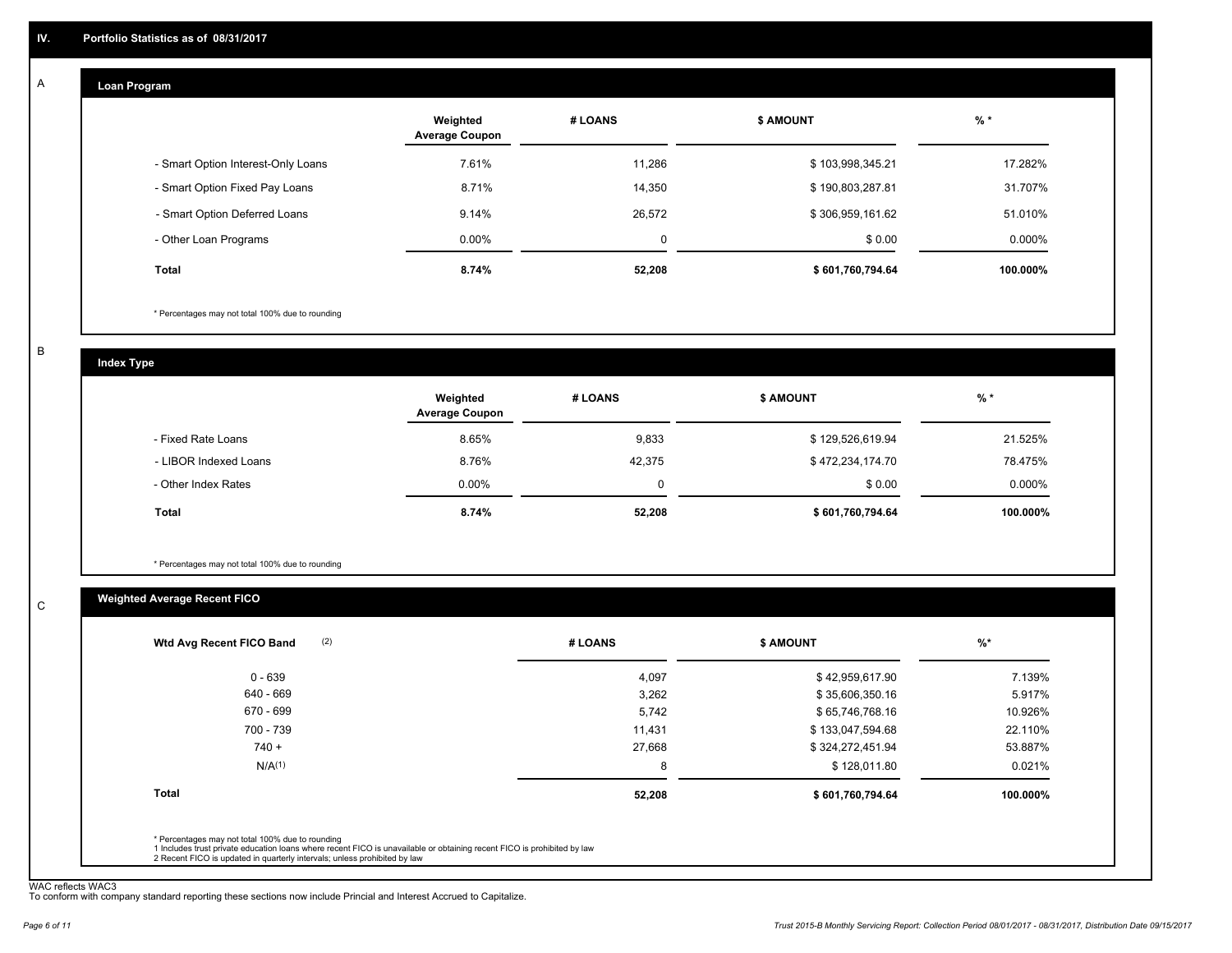| ۷. |       | 2015-B Reserve Account and Principal Distribution Calculations                             |                  |  |
|----|-------|--------------------------------------------------------------------------------------------|------------------|--|
| А. |       | <b>Reserve Account</b>                                                                     |                  |  |
|    |       | Specified Reserve Account Balance                                                          | \$1,896,081.00   |  |
|    |       | Actual Reserve Account Balance                                                             | \$1,896,081.00   |  |
| В. |       | <b>Principal Distribution Amount</b>                                                       |                  |  |
|    | i.    | Class A Notes Outstanding                                                                  | \$384,781,868.07 |  |
|    | ii.   | Pool Balance                                                                               | \$601,760,794.64 |  |
|    | iii.  | First Priority Principal Distribution Amount (i - ii)                                      | \$0.00           |  |
|    |       |                                                                                            |                  |  |
|    | iv.   | Class A and B Notes Outstanding                                                            | \$454,781,868.07 |  |
|    | v.    | First Priority Principal Distribution Amount                                               | \$0.00           |  |
|    | vi.   | Pool Balance                                                                               | \$601,760,794.64 |  |
|    | vii.  | Specified Overcollateralization Amount                                                     | \$180,528,238.39 |  |
|    | viii. | Available Funds (after payment of waterfall items A through H)                             | \$9,794,445.30   |  |
|    | ix.   | <b>Class C Notes Outstanding</b>                                                           | \$50,000,000.00  |  |
|    | x.    | Regular Principal Distribution Amount (if (iv > 0, (iv - v) - (vi - vii), min(viii, ix))   | \$33,549,311.82  |  |
|    | xi.   | Pool Balance                                                                               | \$601,760,794.64 |  |
|    | xii.  | 10% of Initial Pool Balance                                                                | \$74,339,449.62  |  |
|    |       |                                                                                            |                  |  |
|    | xiii. | First Priority Principal Distribution Amount                                               | \$0.00           |  |
|    | xiv.  | Regular Principal Distribution Amount                                                      | \$33,549,311.82  |  |
|    | XV.   | Available Funds (after payment of waterfall items A through J)                             | \$0.00           |  |
|    |       | xvi. Additional Principal Distribution Amount (if(ix $\lt$ = x, min(xv, xi - xiii - xiv))) | \$0.00           |  |
|    |       |                                                                                            |                  |  |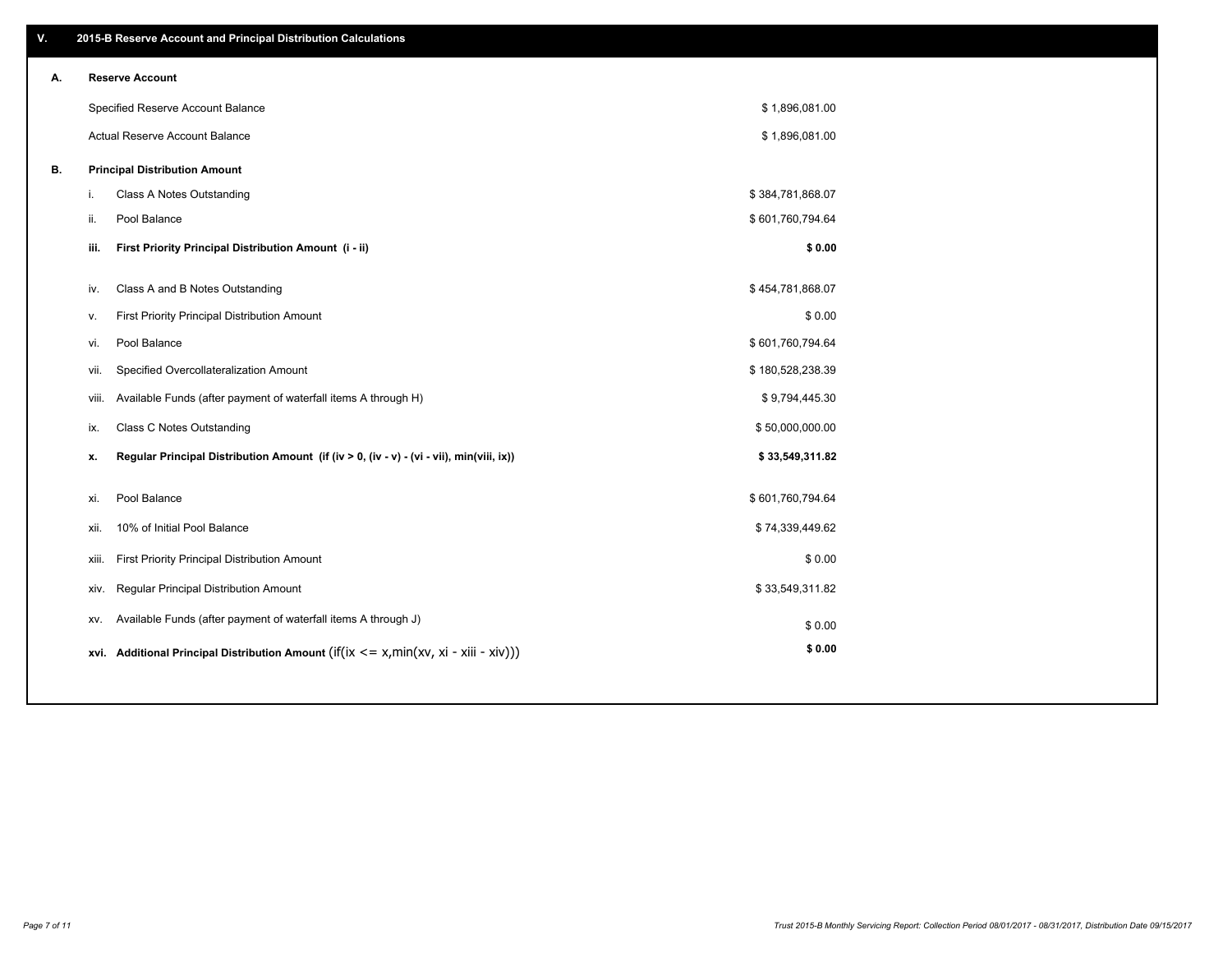|    |                                                         | Paid           | <b>Funds Balance</b> |
|----|---------------------------------------------------------|----------------|----------------------|
|    | <b>Total Available Funds</b>                            |                | \$11,481,250.01      |
| A  | <b>Trustee Fees</b>                                     | \$0.00         | \$11,481,250.01      |
| В  | <b>Servicing Fees</b>                                   | \$383,602.58   | \$11,097,647.43      |
| C  | i. Administration Fees                                  | \$8,333.00     | \$11,089,314.43      |
|    | ii. Unreimbursed Administrator Advances plus any Unpaid | \$0.00         | \$11,089,314.43      |
| D  | Class A Noteholders Interest Distribution Amount        | \$903,202.46   | \$10,186,111.97      |
| Е  | <b>First Priority Principal Payment</b>                 | \$0.00         | \$10,186,111.97      |
| F  | Class B Noteholders Interest Distribution Amount        | \$204,166.67   | \$9,981,945.30       |
| G  | Class C Noteholders Interest Distribution Amount        | \$187,500.00   | \$9,794,445.30       |
| H  | <b>Reinstatement Reserve Account</b>                    | \$0.00         | \$9,794,445.30       |
|    | Regular Principal Distribution                          | \$9,794,445.30 | \$0.00               |
| J  | <b>Carryover Servicing Fees</b>                         | \$0.00         | \$0.00               |
| Κ  | Additional Principal Distribution Amount                | \$0.00         | \$0.00               |
| L. | <b>Unpaid Expenses of Trustee</b>                       | \$0.00         | \$0.00               |
| M  | <b>Unpaid Expenses of Administrator</b>                 | \$0.00         | \$0.00               |
| N  | Remaining Funds to the Residual Certificateholders      | \$0.00         | \$0.00               |

#### **Waterfall Conditions**

|      | Pool Balance                                                                       | \$601,760,794.64 |  |
|------|------------------------------------------------------------------------------------|------------------|--|
|      | Class A and B Notes Outstanding                                                    | \$454,781,868.07 |  |
| iii. | Class C Noteholders' Interest Distribution Ratio (i / ii)                          | 132.32%          |  |
| iv.  | Minimum Ratio                                                                      | 110.00%          |  |
| V.   | Is the Class C Noteholders' Interest Distribution Condition Satisfied (iii $>$ iv) | v                |  |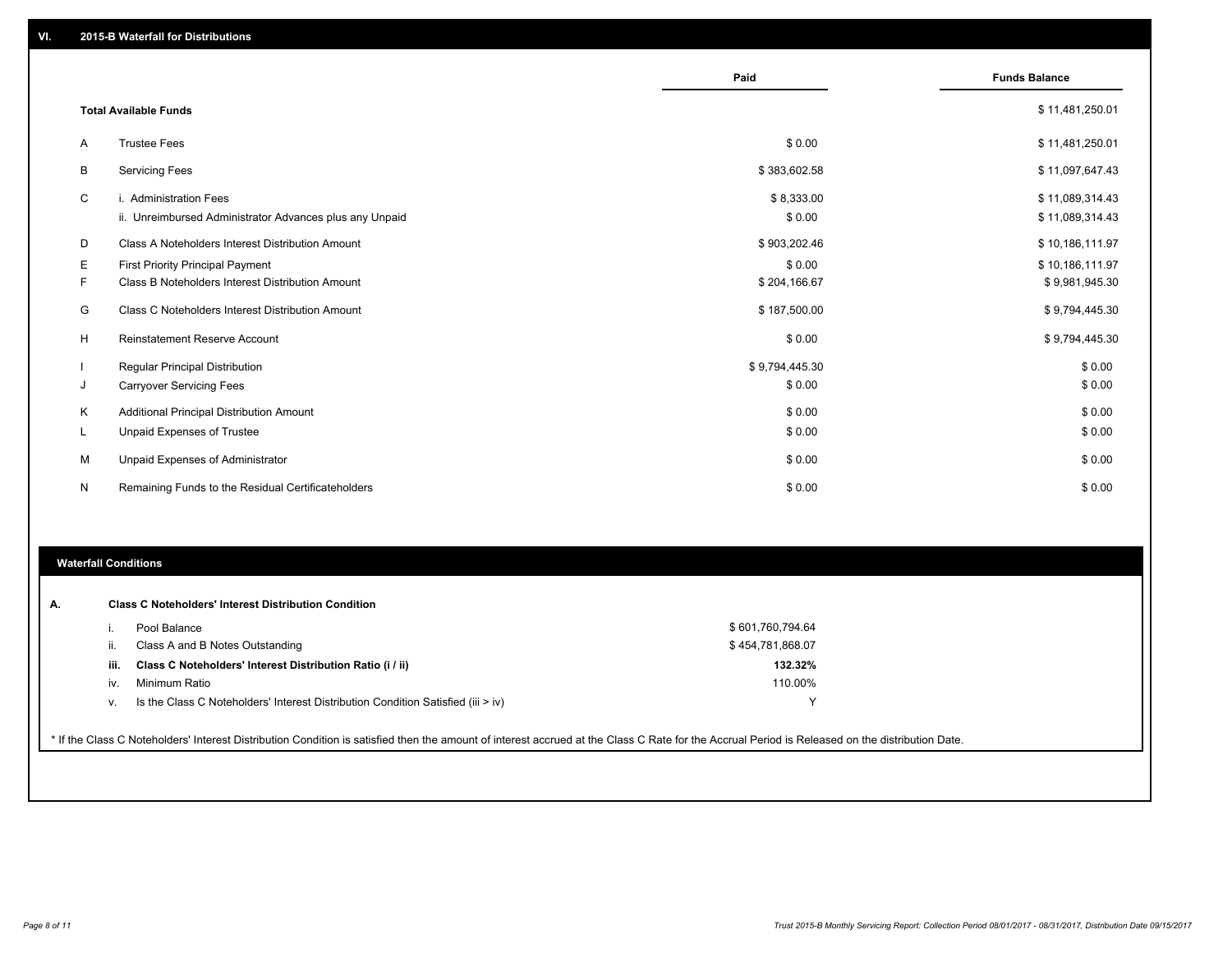| <b>Distribution Amounts</b>                                |                         |                         |                         |
|------------------------------------------------------------|-------------------------|-------------------------|-------------------------|
|                                                            | <b>A1</b>               | A <sub>2</sub> A        | A <sub>2</sub> B        |
| Cusip/Isin                                                 | 78448QAA6               | 78448QAB4               | 78448QAC2               |
| <b>Beginning Balance</b>                                   | \$27,781,868.07         | \$192,000,000.00        | \$90,000,000.00         |
| Index                                                      | <b>LIBOR</b>            | <b>FIXED</b>            | <b>LIBOR</b>            |
| Spread/Fixed Rate                                          | 0.70%                   | 2.98%                   | 1.20%                   |
| Record Date (Days Prior to Distribution)                   | 1 NEW YORK BUSINESS DAY | 1 NEW YORK BUSINESS DAY | 1 NEW YORK BUSINESS DAY |
| <b>Accrual Period Begin</b>                                | 8/15/2017               | 8/15/2017               | 8/15/2017               |
| <b>Accrual Period End</b>                                  | 9/15/2017               | 9/15/2017               | 9/15/2017               |
| Daycount Fraction                                          | 0.08611111              | 0.08333333              | 0.08611111              |
| Interest Rate*                                             | 1.92667%                | 2.98000%                | 2.42667%                |
| <b>Accrued Interest Factor</b>                             | 0.001659077             | 0.002483333             | 0.002089633             |
| <b>Current Interest Due</b>                                | \$46,092.26             | \$476,800.00            | \$188,066.93            |
| Interest Shortfall from Prior Period Plus Accrued Interest | $\mathsf{\$}$ -         | $\frac{1}{2}$           | $\mathsf{\$}$ -         |
| <b>Total Interest Due</b>                                  | \$46,092.26             | \$476,800.00            | \$188,066.93            |
| <b>Interest Paid</b>                                       | \$46,092.26             | \$476,800.00            | \$188,066.93            |
| <b>Interest Shortfall</b>                                  | $$ -$                   | $\mathsf{\$}$ -         | $\mathsf{\$}$ -         |
| <b>Principal Paid</b>                                      | \$9,794,445.30          | $\frac{2}{3}$ -         | $$ -$                   |
| <b>Ending Principal Balance</b>                            | \$17,987,422.77         | \$192,000,000.00        | \$90,000,000.00         |
| Paydown Factor                                             | 0.041326773             | 0.000000000             | 0.000000000             |
| <b>Ending Balance Factor</b>                               | 0.075896299             | 1.000000000             | 1.000000000             |
|                                                            |                         |                         |                         |

\* Pay rates for Current Distribution. For the interest rates applicable to the next distribution date, please see https://www.salliemae.com/about/investors/data/SMBabrate.txt.

**VII. 2015-B Distributions**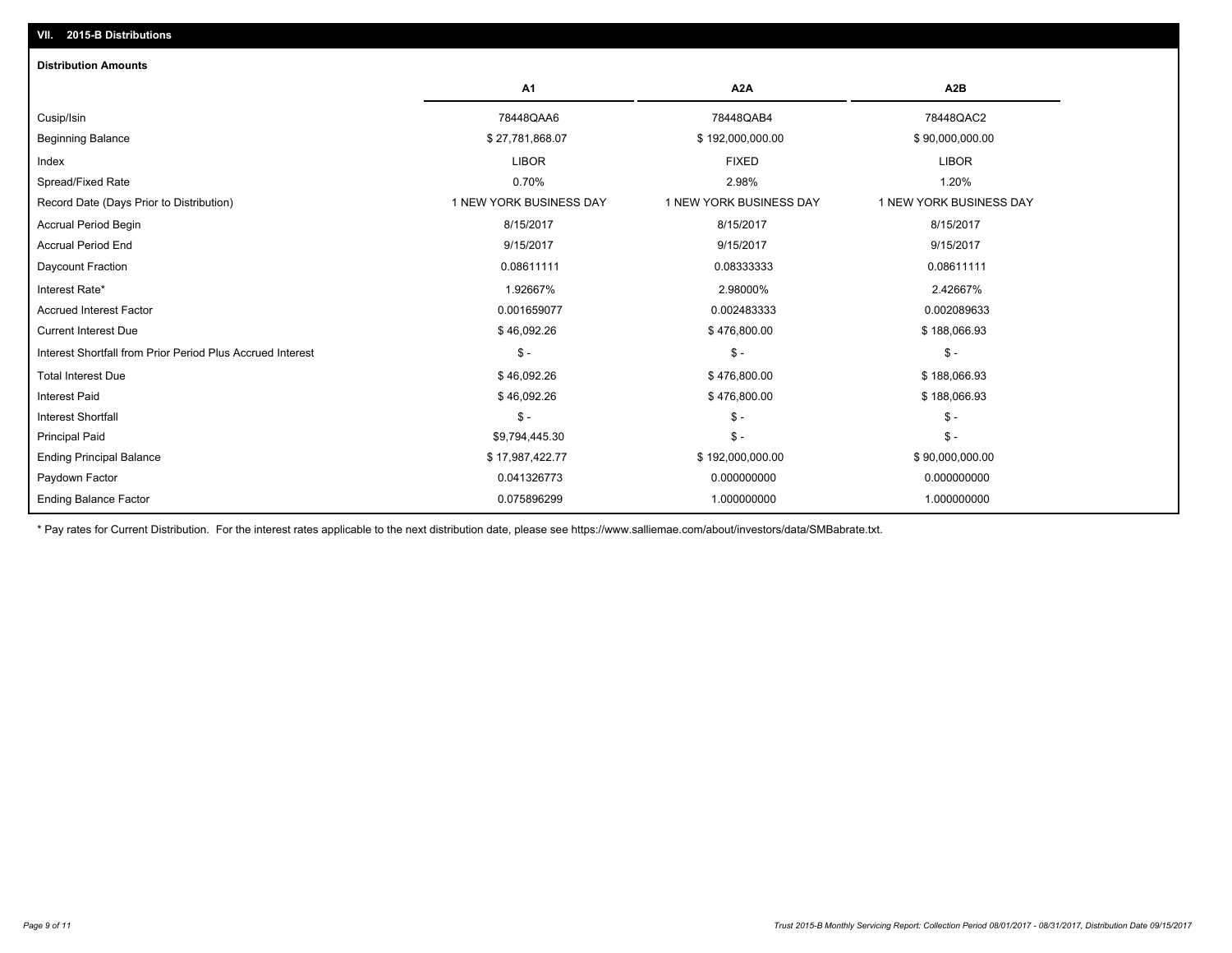| <b>Distribution Amounts</b>                                |                         |                         |                         |
|------------------------------------------------------------|-------------------------|-------------------------|-------------------------|
|                                                            | A3                      | в                       | c                       |
| Cusip/Isin                                                 | 78448QAD0               | 78448QAE8               | 78448QAF5               |
| <b>Beginning Balance</b>                                   | \$75,000,000.00         | \$70,000,000.00         | \$50,000,000.00         |
| Index                                                      | <b>LIBOR</b>            | <b>FIXED</b>            | <b>FIXED</b>            |
| Spread/Fixed Rate                                          | 1.75%                   | 3.50%                   | 4.50%                   |
| Record Date (Days Prior to Distribution)                   | 1 NEW YORK BUSINESS DAY | 1 NEW YORK BUSINESS DAY | 1 NEW YORK BUSINESS DAY |
| <b>Accrual Period Begin</b>                                | 8/15/2017               | 8/15/2017               | 8/15/2017               |
| <b>Accrual Period End</b>                                  | 9/15/2017               | 9/15/2017               | 9/15/2017               |
| Daycount Fraction                                          | 0.08611111              | 0.08333333              | 0.08333333              |
| Interest Rate*                                             | 2.97667%                | 3.50000%                | 4.50000%                |
| <b>Accrued Interest Factor</b>                             | 0.002563244             | 0.002916667             | 0.003750000             |
| <b>Current Interest Due</b>                                | \$192,243.27            | \$204,166.67            | \$187,500.00            |
| Interest Shortfall from Prior Period Plus Accrued Interest | $$ -$                   | $\mathsf{\$}$ -         | \$-                     |
| <b>Total Interest Due</b>                                  | \$192,243.27            | \$204,166.67            | \$187,500.00            |
| <b>Interest Paid</b>                                       | \$192,243.27            | \$204,166.67            | \$187,500.00            |
| <b>Interest Shortfall</b>                                  | $$ -$                   | $\mathsf{\$}$ -         | $\mathsf{\$}$ -         |
| <b>Principal Paid</b>                                      | $$ -$                   | $$ -$                   | $$ -$                   |
| <b>Ending Principal Balance</b>                            | \$75,000,000.00         | \$70,000,000.00         | \$50,000,000.00         |
| Paydown Factor                                             | 0.000000000             | 0.000000000             | 0.000000000             |
| <b>Ending Balance Factor</b>                               | 1.000000000             | 1.000000000             | 1.000000000             |
|                                                            |                         |                         |                         |

\* Pay rates for Current Distribution. For the interest rates applicable to the next distribution date, please see https://www.salliemae.com/about/investors/data/SMBabrate.txt.

**VII. 2015-B Distributions**